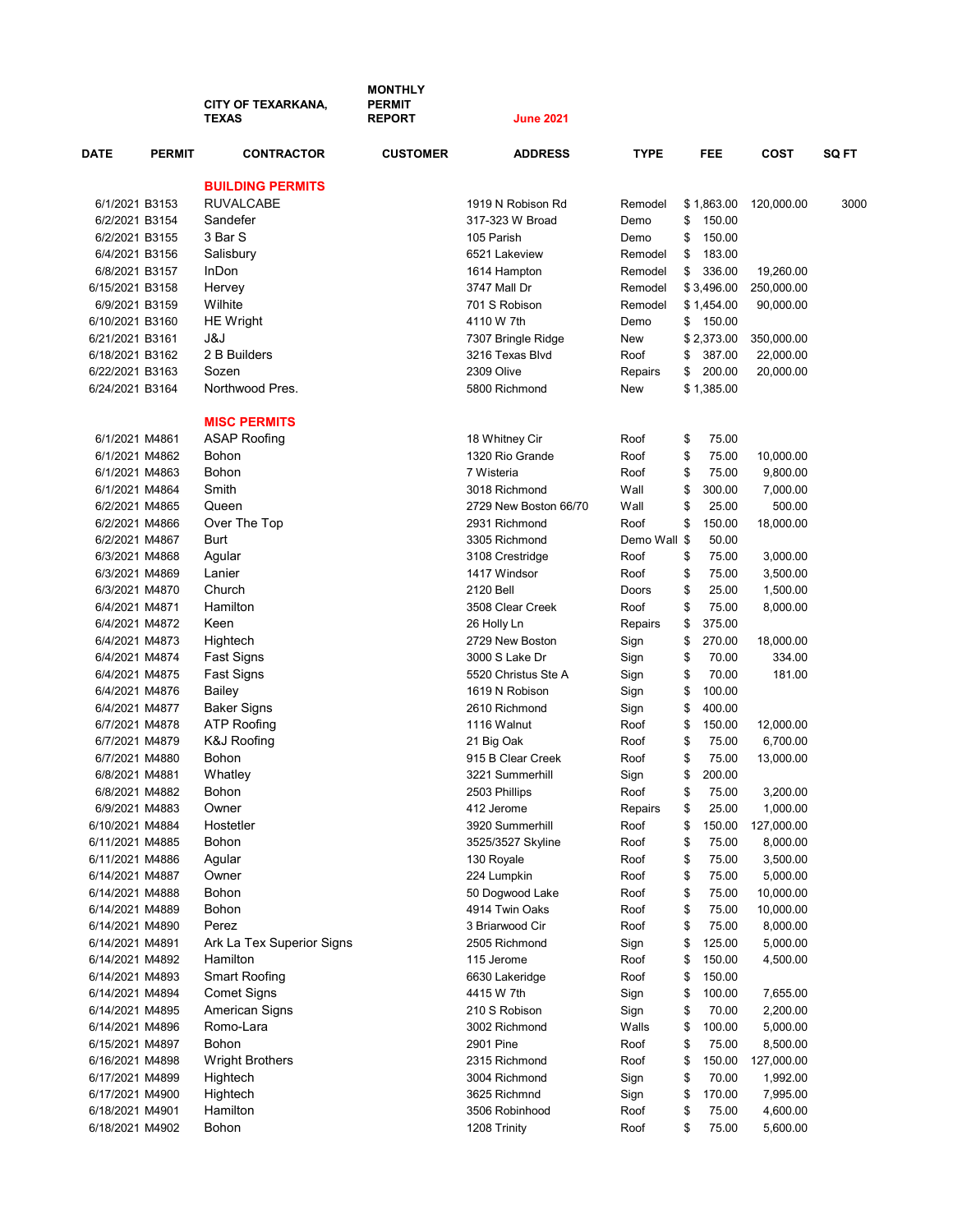| 6/21/2021 M4903 | Torres                    |
|-----------------|---------------------------|
| 6/21/2021 M4904 | Owner                     |
| 6/21/2021 M4905 | Bohon                     |
| 6/21/2021 M4906 | Knight                    |
| 6/22/2021 M4907 | Bailey                    |
| 6/22/2021 M4908 | Smart Roofing             |
| 6/22/2021 M4909 | Smart Roofing             |
| 6/22/2021 M4910 | Smart Roofing             |
| 6/22/2021 M4911 | Smart Roofing             |
| 6/22/2021 M4912 | Smart Roofing             |
| 6/22/2021 M4913 | ATP Roofing               |
| 6/23/2021 M4914 | Aguilar                   |
| 6/23/2021 M4915 | Over The Top              |
| 6/24/2021 M4916 | Whatley                   |
| 6/24/2021 M4917 | Peak Group                |
| 6/24/2021 M4918 | Tarpley                   |
| 6/25/2021 M4919 | Owner                     |
| 6/25/2021 M4920 | Owner                     |
| 6/29/2021 M4921 | Bravo                     |
| 6/30/2021 M4922 | C&C                       |
| 6/30/2021 M4923 | Nixson                    |
| 6/30/2021 M4924 | ARS                       |
|                 |                           |
|                 | <b>ELECTRICAL PERMITS</b> |
| 6/7/2021 E4546  | Arredondo                 |
| 6/9/2021 E4547  | Integrity                 |
| 6/9/2021 E4548  | H&K                       |
| 6/9/2021 E4549  | <b>Happy Electric</b>     |
| 6/14/2021 E4550 | Marsh                     |
| 6/14/2021 E4551 | Spark Free                |
| 6/14/2021 E4552 | Anthony                   |
| 6/14/2021 E4553 | Anthony                   |
| 6/15/2021 E4554 | H&K                       |
| 6/16/2021 E4555 | <b>Spark Free</b>         |
| 6/16/2021 E4556 | Rocha                     |
| 6/18/2021 E4557 | <b>Spark Free</b>         |
| 6/18/2021 E4558 | H&K                       |
| 6/18/2021 E4559 | Anthony                   |
| 6/22/2021 E4560 | Weaver                    |
| 6/22/2021 E4561 | DB                        |
| 6/22/2021 E4562 | Tt                        |
| 6/23/2021 E4563 | Petroleum                 |
| 6/23/2021 E4564 | Jiles                     |
| 6/24/2021 E4565 | H&K                       |
| 6/25/2021 E4566 | Spark Free                |
| 6/28/2021 E4567 | Nash                      |
| 6/29/2021 E4568 | SG                        |
| 6/29/2021 E4569 | Urban Lighting            |
| 6/29/2021 E4570 | TMR                       |
| 6/29/2021 E4571 | R&W                       |
| 6/30/2021 E4572 | Live Wire                 |
| 6/30/2021 E4573 | Anthony                   |
|                 | <b>PLUMBING/HVAC</b>      |

## 6/1/2021 P2388 Myers 6/2/2021 P2389 Southwest Mechanical

| 6/2/2021 | P2390 | Reliance         |
|----------|-------|------------------|
| 6/2/2021 | P2391 | Campbell         |
| 6/2/2021 | H2392 | Central          |
| 6/3/2021 | P2393 | Vazquez          |
| 6/4/2021 | P2394 | <b>Shur Flow</b> |
| 6/7/2021 | P2395 | Thamert          |
| 6/8/2021 | P2396 | Garv's           |

| 6/21/2021 M4903 |       | Torres                        | 2801 Robin           | Roof          | \$<br>150.00 | 13,000.00 |
|-----------------|-------|-------------------------------|----------------------|---------------|--------------|-----------|
| 6/21/2021 M4904 |       | Owner                         | 516 Blanton          | Windows       | \$<br>100.00 |           |
| 6/21/2021 M4905 |       | Bohon                         | 2 Birchwood Cir      | Roof          | \$<br>75.00  | 13,000.00 |
| 6/21/2021 M4906 |       | Knight                        | 2702 Phillips        | Repairs       | \$<br>150.00 |           |
| 6/22/2021 M4907 |       | Bailey                        | 3707 Mall Dr.        | Sign          | \$<br>100.00 |           |
| 6/22/2021 M4908 |       | <b>Smart Roofing</b>          | 6667 Lakeridge       | Roof          | \$<br>75.00  |           |
| 6/22/2021 M4909 |       | Smart Roofing                 | 6628 Lakeridge       | Roof          | \$<br>75.00  |           |
| 6/22/2021 M4910 |       | Smart Roofing                 | 801 Lakeridge        | Roof          | \$<br>75.00  |           |
| 6/22/2021 M4911 |       | Smart Roofing                 | 6659 Lakeridge       | Roof          | \$<br>75.00  |           |
| 6/22/2021 M4912 |       | Smart Roofing                 | 6642 Lakeridge       | Roof          | \$<br>75.00  |           |
| 6/22/2021 M4913 |       | <b>ATP Roofing</b>            | 3308 Cooper Lane     | Roof          | \$<br>75.00  |           |
| 6/23/2021 M4914 |       | Aguilar                       | 1307 W 40th          | Roof          | \$<br>75.00  | 4,000.00  |
| 6/23/2021 M4915 |       | Over The Top                  | 2806 Olive           | Roof          | \$<br>75.00  | 6,400.00  |
| 6/24/2021 M4916 |       | Whatley                       | 3310 St. Michael     | Sign          | \$<br>100.00 |           |
| 6/24/2021 M4917 |       | Peak Group                    | 3601 hazel           | roof          | \$<br>75.00  |           |
| 6/24/2021 M4918 |       | Tarpley                       | 4108 Arbor           | Shed          | \$<br>50.00  | 6,000.00  |
| 6/25/2021 M4919 |       | Owner                         | 113 Wade Ln          | Windows       | \$<br>25.00  | 750.00    |
| 6/25/2021 M4920 |       | Owner                         | 1207 W 40th          | Roof Repai \$ | 75.00        | 500.00    |
| 6/29/2021 M4921 |       | Bravo                         | 3004 Anthony         | Windows       | \$<br>25.00  |           |
| 6/30/2021 M4922 |       | C&C                           | 4212 Ames dale       | Remodel B \$  | 100.00       | 10,000.00 |
| 6/30/2021 M4923 |       | Nixson                        | 2511 Robison         | Repairs       | \$<br>100.00 | 20,000.00 |
| 6/30/2021 M4924 |       | ARS                           | 221 N Kenwood        | Roof          | \$<br>75.00  |           |
|                 |       | <b>ELECTRICAL PERMITS</b>     |                      |               |              |           |
| 6/7/2021 E4546  |       | Arredondo                     | 2321 Summerhill      | New           | \$<br>45.00  |           |
| 6/9/2021 E4547  |       | Integrity                     | 204 Jerome           | Tp Pl         | \$<br>20.00  |           |
| 6/9/2021 E4548  |       | H&K                           | 1017 Capp            | <b>SWEPCO</b> | \$<br>30.00  |           |
| 6/9/2021 E4549  |       | <b>Happy Electric</b>         | 1204 Wood            | Cell Tower \$ | 60.00        |           |
| 6/14/2021 E4550 |       | Marsh                         | 3327 Mall Dr         | C/O           | \$<br>60.00  |           |
| 6/14/2021 E4551 |       | Spark Free                    | 3601 N Stateline     | C/O           | \$<br>27.50  |           |
| 6/14/2021 E4552 |       | Anthony                       | 7004 Cameron         | New           | \$<br>115.00 |           |
| 6/14/2021 E4553 |       | Anthony                       | 7009 Cameron         | New           | \$<br>115.00 |           |
| 6/15/2021 E4554 |       | H&K                           | 9 Oakhill Pl         | C/O           | \$<br>35.00  |           |
| 6/16/2021 E4555 |       | <b>Spark Free</b>             | 4615 Summerhill      | Rep           | \$<br>90.00  |           |
| 6/16/2021 E4556 |       | Rocha                         | 3741 Mall Dr         | Rep           | \$<br>60.00  |           |
| 6/18/2021 E4557 |       | Spark Free                    | 1315 Walnut          | Rep           | \$<br>50.00  |           |
| 6/18/2021 E4558 |       | H&K                           | 701 S Robison        | C/O           | \$<br>25.00  |           |
| 6/18/2021 E4559 |       | Anthony                       | 3002 Richmond        | Rep           | \$<br>55.00  |           |
| 6/22/2021 E4560 |       | Weaver                        | 5950 Summerhill      | Misc.         | \$<br>30.00  |           |
| 6/22/2021 E4561 |       | DB                            | 3404 Wesley Aaron    | Pool          | \$<br>30.00  |           |
| 6/22/2021 E4562 |       | Τt                            | 3707 Mall Dr         | Rep           | \$<br>30.00  |           |
| 6/23/2021 E4563 |       | Petroleum                     | 2610 Richmond        | Misc.         | \$<br>60.00  |           |
| 6/23/2021 E4564 |       | Jiles                         | 208 Oakhill          | Rep           | \$<br>30.00  |           |
| 6/24/2021 E4565 |       | H&K                           | 109 Waterman         | Rep           | \$<br>30.00  |           |
| 6/25/2021 E4566 |       | Spark Free                    | 5904 Oak Flat        | Rep           | \$<br>30.00  |           |
| 6/28/2021 E4567 |       | Nash                          | 1614 Hampton         | Circuits      | \$<br>32.50  |           |
| 6/29/2021 E4568 |       | SG                            | 4501 Stateline # 103 | Rep           | \$<br>30.00  |           |
| 6/29/2021 E4569 |       | Urban Lighting                | 10 Dreyer            | Rep           | \$<br>30.00  |           |
| 6/29/2021 E4570 |       | TMR                           | 7208 Stonewall       | Generator     | \$<br>25.00  |           |
| 6/29/2021 E4571 |       | R&W                           | 1930 New Boston      |               | \$<br>30.00  |           |
| 6/30/2021 E4572 |       | Live Wire                     | 6916 Woodmere        | Sign<br>New   | \$<br>115.00 |           |
| 6/30/2021 E4573 |       | Anthony                       | 2702 Phillips        | Upgrade       | \$<br>75.00  |           |
|                 |       |                               |                      |               |              |           |
| 6/1/2021        | P2388 | <b>PLUMBING/HVAC</b><br>Myers | 3707 Mall Dr.        | C/O           | \$<br>345.00 |           |
| 6/2/2021        | P2389 | Southwest Mechanical          | 3327 Mall Dr         | C/O           | \$<br>120.00 |           |
| 6/2/2021        | P2390 | Reliance                      | 3725 Stateline       | Sewer         | \$<br>20.00  |           |
| 6/2/2021        | P2391 | Campbell                      | 45 Willow Ridge      | W&S           | \$<br>35.00  |           |
| 6/2/2021        | H2392 | Central                       | 3015 College         | <b>HVAC</b>   | \$<br>25.00  |           |
| 6/3/2021        | P2393 | Vazquez                       | 6200 N Kings Hwy     | Irr           | \$<br>49.00  |           |
| 6/4/2021        | P2394 | Shur Flow                     | 4102 Wood            | C/O           | \$<br>30.00  |           |
| 6/7/2021        | P2395 | Thamert                       | 14 Bill Rogers       | New/Pool F \$ | 45.00        |           |
| 6/8/2021        | P2396 | Gary's                        | 2728 Page            | W&S           | \$<br>35.00  |           |
|                 |       |                               |                      |               |              |           |